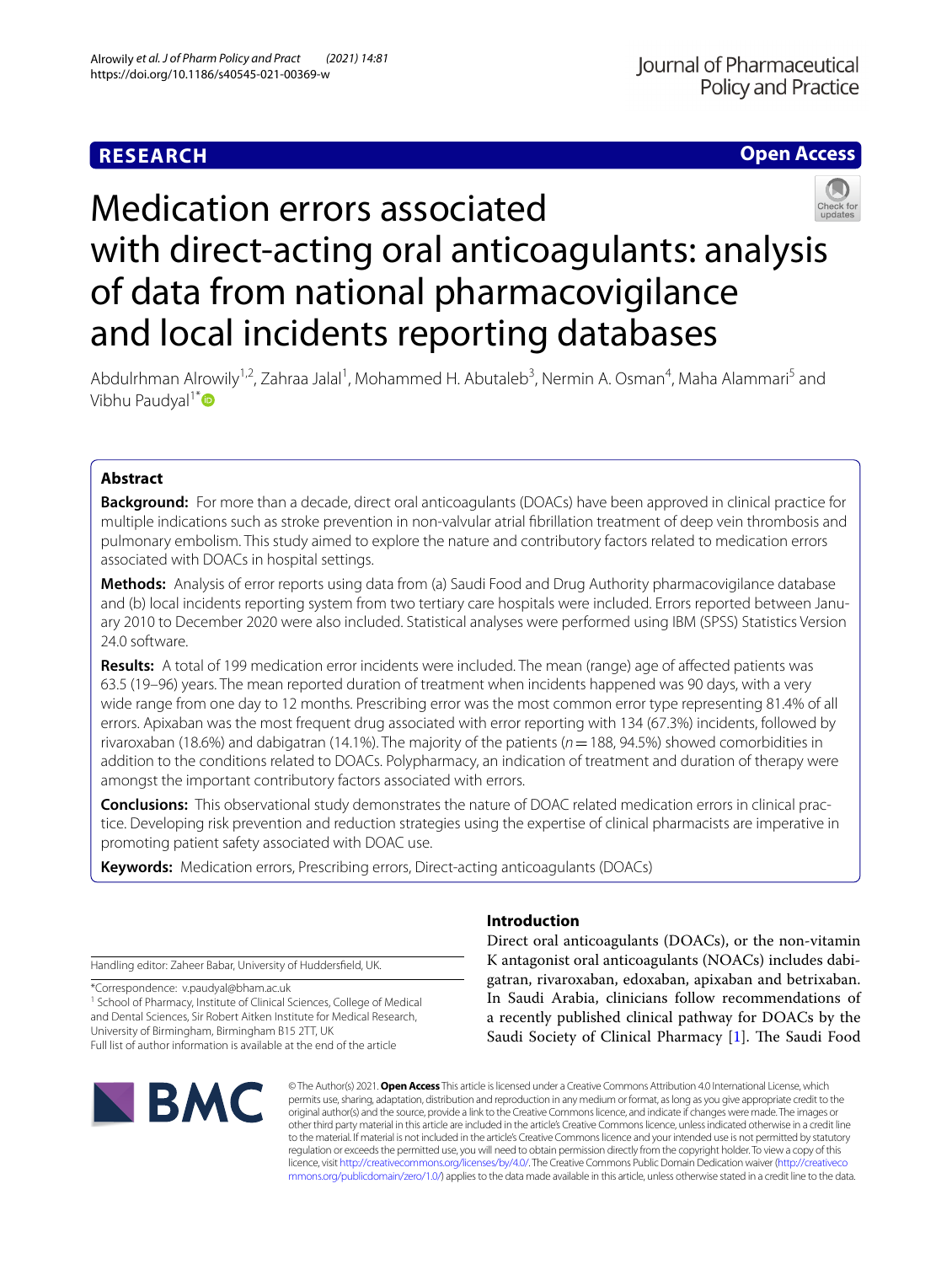and Drug Authority approved rivaroxaban in 2011, apixaban in 2014 edoxaban in 2018 and dabigatran in 2009 for stroke prevention in NVAF, and treatment or prevention of venous thromboembolism (VTE) [[2\]](#page-7-1). Rivaroxaban also has other indications such as indefnite anticoagulation, stable coronary arterial disease or peripheral arterial disease, VTE prophylaxis in acutely ill medical patients and in total hip or knee arthroplasty. Apixaban and dabigatran also have approval for VTE prophylaxis in total hip or knee arthroplasty [[1](#page-7-0)].

DOACs have gained popularity in clinical practice because they have fxed dosing and do not need frequent monitoring, have fewer drug and food interactions and offers less risk of bleeding compared to warfarin  $[3-9]$  $[3-9]$ . These characteristics have made them an attractive choice for the management of conditions requiring anticoagulation therapy  $[10]$  $[10]$ . They are labelled as high-risk medications due to the risk of causing signifcant patient harm if used inappropriately [\[11](#page-7-5)].

DOACs can cause bleeding if overdosed or exacerbate thromboembolic events if a therapeutic failure occurs, and it could further increase mortality  $[12]$ . Factors that could lead to inappropriate prescribing of DOACs could range from inaccurate dosing due to renal dysfunction, non-consideration of patients' body weight or age or concomitant polypharmacy [[13\]](#page-7-7). Currently, there is a lack of research about medication errors associated with DOACs in Saudi Arabia [[14\]](#page-7-8). Identifying DOACs most commonly involved with errors, type of errors, contributory factors, and patient characteristics that are linked with frequent occurrence of errors can enable identifying appropriate strategies to improve patient safety. This study aims to explore the types of medication errors and contributory factors associated with DOACs in hospital settings in Saudi Arabia using national and hospital local datasets. Specifc objectives were to (a) identify the DOACs most commonly involved in the medication errors and (b) identify the stages in the medication journey where the errors occurred in order to understand the contributory factors.

## **Methods**

#### **Study design**

The design of this study was a retrospective observational using incidents reporting databases from two healthcare institutions and the pharmacovigilance database of a national regulatory body, the Food and Drug Administration (FDA) in Saudi Arabia.

The hospital-based data were retrieved from the electronic medical record system for all errors reported from the year of such medications became available in Saudi Arabia, January 2010, to December 2020. They included patients' demographic data (age, gender, weight, and

height), drug name and its indication, comorbidities, dosing regimen and duration of treatment, type of medication error (prescribing, administration, and dispensing) and renal function test results.

The Pharmacovigilance Electronic Reporting Service in the Saudi FDA is an online spontaneous reporting system for reporting side efects, medication errors, and any defect in the quality of pharmaceutical preparations. It also allows sending and submitting communications to report a drug shortage by health practitioners, pharmacies, health institutions, companies, and community members. It receives voluntary reports of safety concerns from health practitioners and patients.

All reports associated with DOACs errors in adult population generated from 2010 to 2020 were included in the study for the fnal analysis. Reports without drug names or not related to DOACs were excluded. The local collaborators at the main centres in Saudi Arabia communicated with the respective departments to obtain the required medication error reports for the said period. The data were retrieved electronically from the institutions' reporting systems using drug names as the search terms. The extracted data were cleaned for any duplications, and all variables were compiled in an excel fle.

Statistical analyses were performed using IBM (SPSS) Statistics Version 24.0\* software. Quantitative data (age in years) were described using median, range and Interquartile range after data distribution exploration normality using Kolmogorov–Smirnov (K–S test) and Shapiro tests. Descriptive analysis was undertaken to describe numbers and proportions. For all statistical tests, a signifcance level was determined below 5%. Monte Carlo exact test was used for comparing the categorical variables instead of the Chi-square test because the assumptions of conducting a Chi-square test were violated [>20% of the cells had an expected count less than 5].

This study was reviewed and approved by a research ethics committee University of Birmingham (ERN\_20- 0551). Approvals were also obtained from King Abdullah International Medical Research Center (KAIMRC) at Ministry of National Guard, Saudi Arabia (SP/212/R), and from KFMMC (AFHER-IRB-2020-015), as well as from Saudi Food and Drug Authority (SFDA).

## **Results**

After reviewing the reported safety incidents of medication errors in all involved Saudi Arabia institutions, the database revealed that a total of 199 medication error incidents were found related to direct oral anticoagulants (DOAC); 109 errors were reported from the hospitals and 90 errors reported from Saudi Food and Drugs Authority (SFDA) from January 2010 to December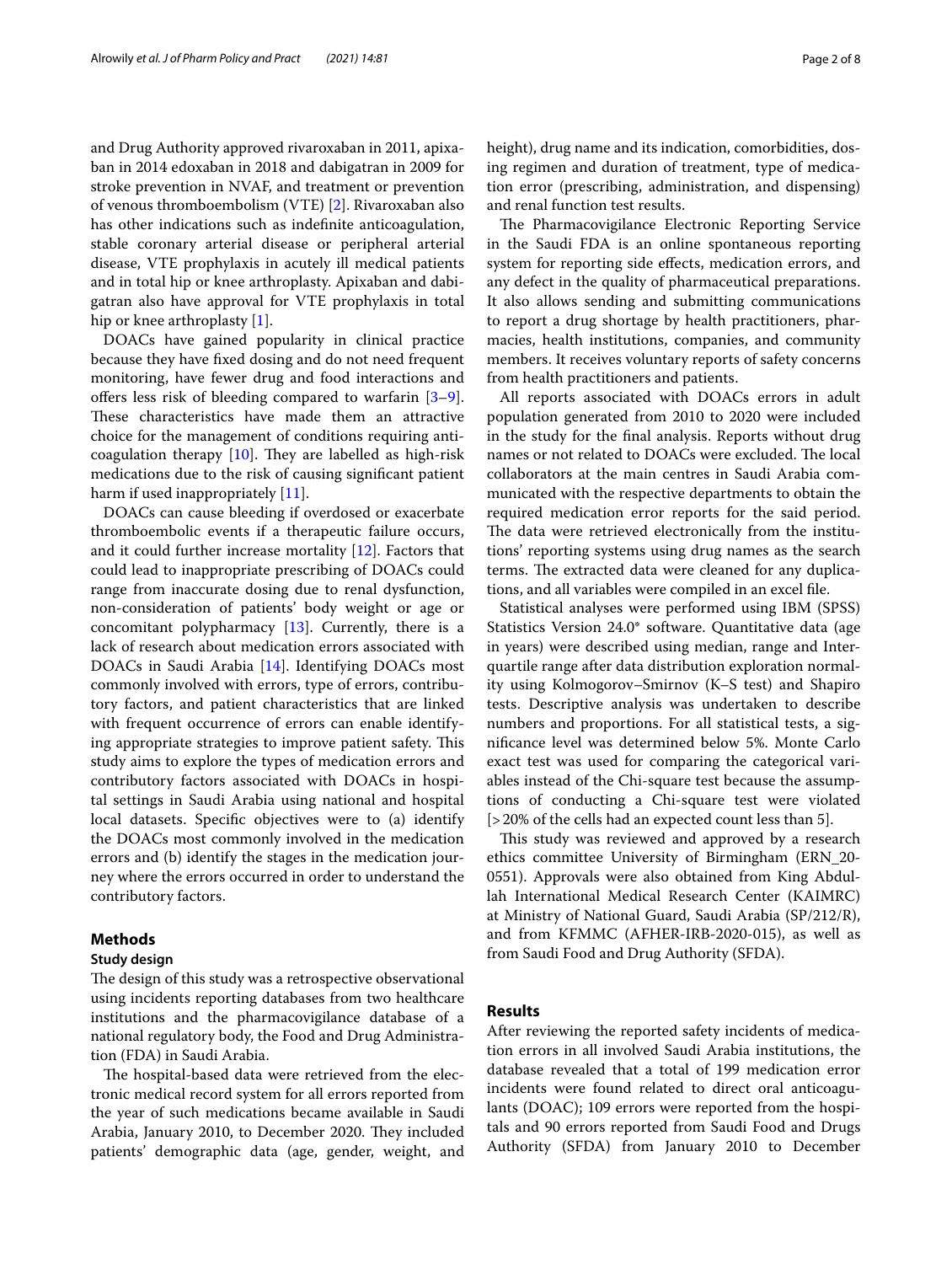2020. Table [1](#page-3-0) illustrates patients' characteristics with the reported incidents.

## **Medication errors related to specifc DOAC and indication**

Medication errors were reported for three DOAC drugs: the higher incidents were reported with apixaban (67%) followed by rivaroxaban (19%) and dabigatran (14%) as shown in Fig. [1](#page-4-0). Most of the indications for DOACs were found to be related to atrial fbrillation at (56.8%), followed by deep vein thrombosis at (27.6%), pulmonary embolism at (10.1%), cerebral venous thrombosis at  $(1.0\%)$ , and others at  $(4.5\%)$  as shown in Fig. [2.](#page-4-1)

#### **Errors as per the stages of medication journey**

The most commonly identified subtype of prescribing errors related to prescribing incorrect dose accounting for 44 incidents (22.1%) followed by 33 (16.6%) incidents of duplicate prescribing, 30 (15.5%) incidents of dispensing incorrect quantity, prescribing incorrect frequency with (*n*=29, 14.6%), 25 (12.6%) incidents of dispensing to the wrong patient and 11 (5.5%) incidents of prescribing an incorrect duration.

Figure [3](#page-4-2) shows incidents of medication errors related to the stages of the medication use process.

The other sub-types represented minimal incidents (less than 5%), such as delayed preparation, improper or lack of documentation. Figure [4](#page-5-0) summarizes the percentages for all the identifed types of medication errors.

## **Errors classifed as per specifc DOAC and their indications**

Whilst analysing the indication of the DOAC drugs among the collected reports, it was found that apixaban was mainly prescribed for atrial fbrillation (*n*=73, 54.5%). It was also prescribed to the cases of deep vein thrombosis ( $n=34$ , 25.4%), pulmonary embolism ( $n=17$ , 12.7%), cerebral venous thrombosis  $(n=2, 1.5)$ , and others such as hip or knee replacement surgery representing about 6%. Likewise, rivaroxaban was mainly prescribed for atrial fbrillation (*n*=27, 73%), deep vein thrombosis  $(n=8, 21.6%)$ , and pulmonary embolism (*n*=2, 5.4%). Dabigatran was prescribed equally for atrial fbrillation and deep vein thrombosis (*n*=13, 46.4%, each), and also it was prescribed to single cases of pulmonary embolism and others, as shown in Table [2.](#page-5-1)

## **Errors classifed as per specifc DOAC and stages of medication journey**

Whilst analysing the phases and types of medication errors associated with the three DOAC drugs, it was found that 103 (76.8%) of apixaban incidents occurred during the prescribing phase, 20 (15.0%) during the dispensing phase, 7 (5.2%) occurred during the administration phase, 3 (about 2.3%) occurred during the storage process, and only one incidents (about 0.7%) reported during the monitoring phase. For dabigatran, almost all the errors  $(n=27, 96.7%)$  were within the prescribing phase, with only one reported incident during the dispensing phase. For rivaroxaban, the majority of errors (*n*=32, 86.5%) occurred during the prescribing phase, with 3 (8.1%) incidents during the monitoring phase, and two incidents (5.4%) during the administration phase. There was a statistically significant difference in the percentage of medication errors among the three reported drugs during the prescribing phase  $(p=0.001)$ , while the other phases did not exert statistical signifcance, as shown in Table [3.](#page-6-0)

## **Discussion**

DOACs are considered high-risk medication and have the potential to cause harm when used erroneously  $[15]$  $[15]$ . This study explored the reported medication errors related to the three approved DOAC medications in the Kingdom of Saudi Arabia for the frst time. Previous studies provide evidence of improper utilization associated with DOACs and potentially inappropriate prescribing leading to adverse events [[15,](#page-7-9) [16\]](#page-7-10). In a retrospective study, medication errors were identifed as a common root cause in 40% of anticoagulation-related adverse events [\[12](#page-7-6)].

In Saudi hospitals, several quality measures have been put in place at institutional levels, including restricting prescribing DOAC to certain specialities, e.g., (cardiology, haematology, internist, and through clinical pharmacy involvement). In addition, institutional guidelines have been developed based on diferent international guidelines, including American Heart Association and Chest guidelines. Furthermore, both the pharmacy department and the pharmacoeconomic centre monitor Medication Utilization Evaluation (MUE) of all DOAC listed in the hospital formulary. It is important that prescribers and healthcare professionals responsible for dispensing and administration of drugs are aware of the up-to-date guidelines and embrace additional safety practices when dealing with DOACs.

Among the three DOACs drugs, apixaban was the most frequently prescribed anticoagulant and hence associated with a higher number of errors. In our study, we were limited by the type of data that could be retrieved from the institutional safety reporting system, and this limited further investigation and follow-up for the seriousness of the reported medication errors. Previous studies have found that anticoagulants are often associated with underdosing and overdosing [[17](#page-7-11)]. In one study, approximately a third of the patients received inappropriate dose including lower doses at (18%) and higher doses at (15%) [[18\]](#page-7-12).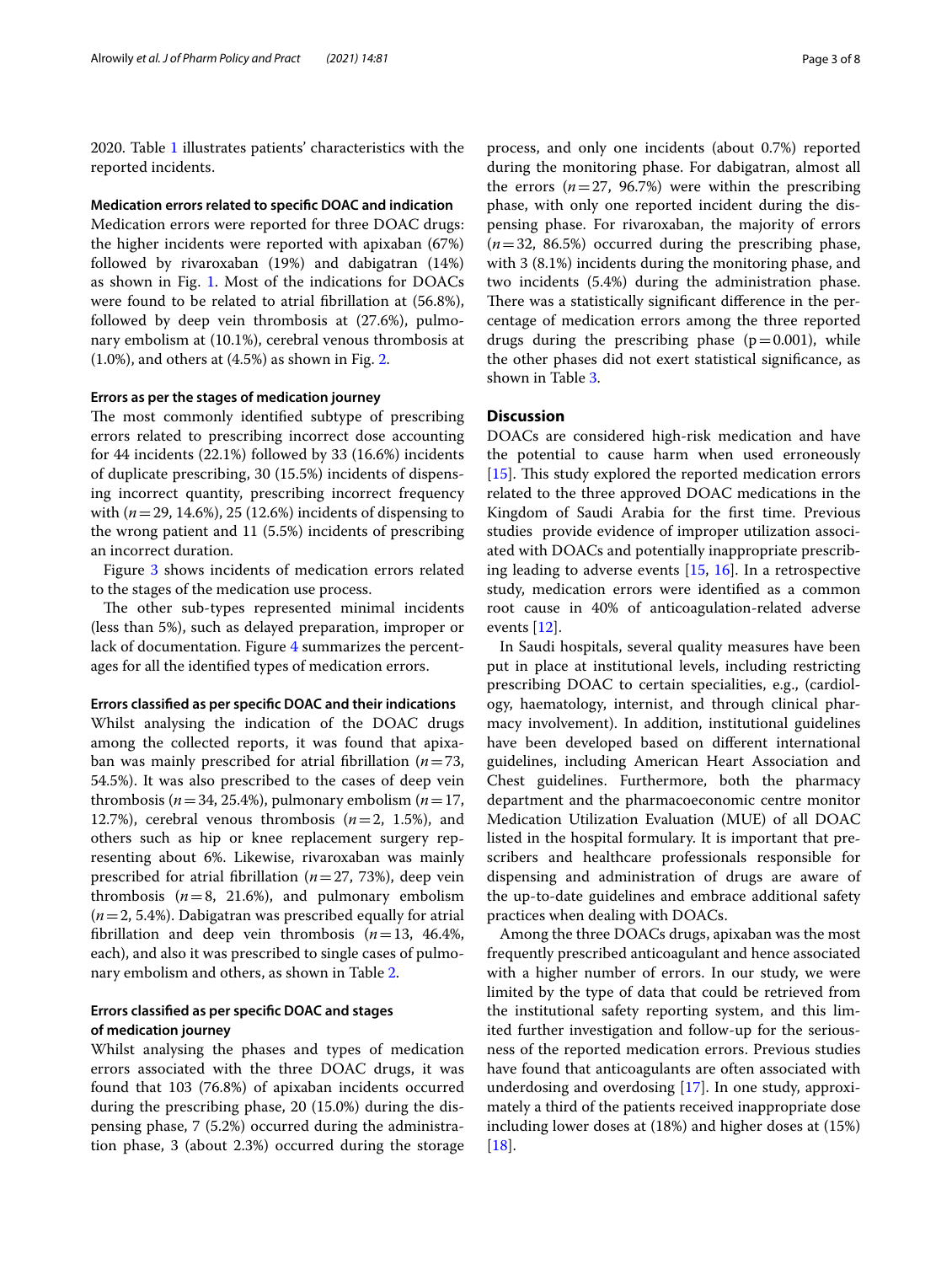## <span id="page-3-0"></span>**Table 1** Characteristics of medical error reports included in the study

| Sample characteristics ( $n = 199$ )                               | n(%)              |
|--------------------------------------------------------------------|-------------------|
| Number of reported medical error/setting                           |                   |
| Hospitals                                                          | 109 (54.8%)       |
| <b>SFDA</b>                                                        | 90 (45.2%)        |
| Age in years: median (IQ range)                                    | 63.5 (48.0-76.0)  |
| Gender: $n = 198$                                                  |                   |
| Male                                                               | 99 (50.0%)        |
| Female                                                             | 99 (50.0%)        |
| Weight in kg: median (IQ range)                                    | 75 (63.0-89.0)    |
| Height in cm: median (IQ range)                                    | 161 (154.0-169.0) |
| Comorbidities                                                      | 188 (94.5%)       |
| DOAC type                                                          |                   |
| Apixaban                                                           | 134 (67.3%)       |
| Dabigatran                                                         | 28 (14.1%)        |
| Rivaroxaban                                                        | 37 (18.6%)        |
| Indications for DOAC                                               |                   |
| Atrial fibrillation (AF)                                           | 113 (56.8%)       |
| Deep vein thrombosis (DVT)                                         | 55 (27.6%)        |
| Pulmonary embolism (PE)                                            | 20 (10.1%)        |
| Cerebral venous thrombosis (CVT)                                   | $2(1.0\%)$        |
| Others                                                             | 9(4.5%)           |
| DOAC dose at the incidence day: (only for the hospitals dataset)   |                   |
| Not reported                                                       | 2(1.8%)           |
| Under-dose                                                         | 40 (36.7%)        |
| Optimum dose                                                       | 47 (43.2%)        |
| Over-dose                                                          | 6(5.5%)           |
| $+ +$ Over-dose                                                    | 14 (12.8%)        |
| Medication error type                                              |                   |
| Prescribing                                                        | 162 (81.4%)       |
| Dispensing                                                         | 21 (10.6%)        |
| Administration                                                     | 9(4.5%)           |
| Monitoring                                                         | 4 (2.0%)          |
| Storage                                                            | 3(1.5%)           |
| Medication error subtype                                           |                   |
| Medication-duplicate therapeutic category                          | 33 (16.6%)        |
| Wrong patient                                                      | 25 (12.6%)        |
| Incorrect dose                                                     | 44 (22.1%)        |
| Incorrect frequency                                                | 29 (14.6%)        |
| Incorrect quantity                                                 | 30 (15.1%)        |
| Incorrect duration                                                 | 11 (5.5%)         |
| Incorrect medication                                               | 9(4.5%)           |
| Delay preparation                                                  | $4(2.0\%)$        |
| Improper/lack of documentation                                     | $4(2.0\%)$        |
| Side effects                                                       | $2(1.0\%)$        |
| Contraindicated drug/drug interactions                             | 8 (4.0%)          |
| Duration of DOAC when incidence happened (days): median (IQ range) | $90(30-180)$      |
| e-GFR at the day of incidence (only for the hospitals)             |                   |
| $Mean \pm SD$                                                      | 78.61 ± 33.21     |
| Range                                                              | $(0-173)$         |

*SD* standard deviation, *IQ* interquartile range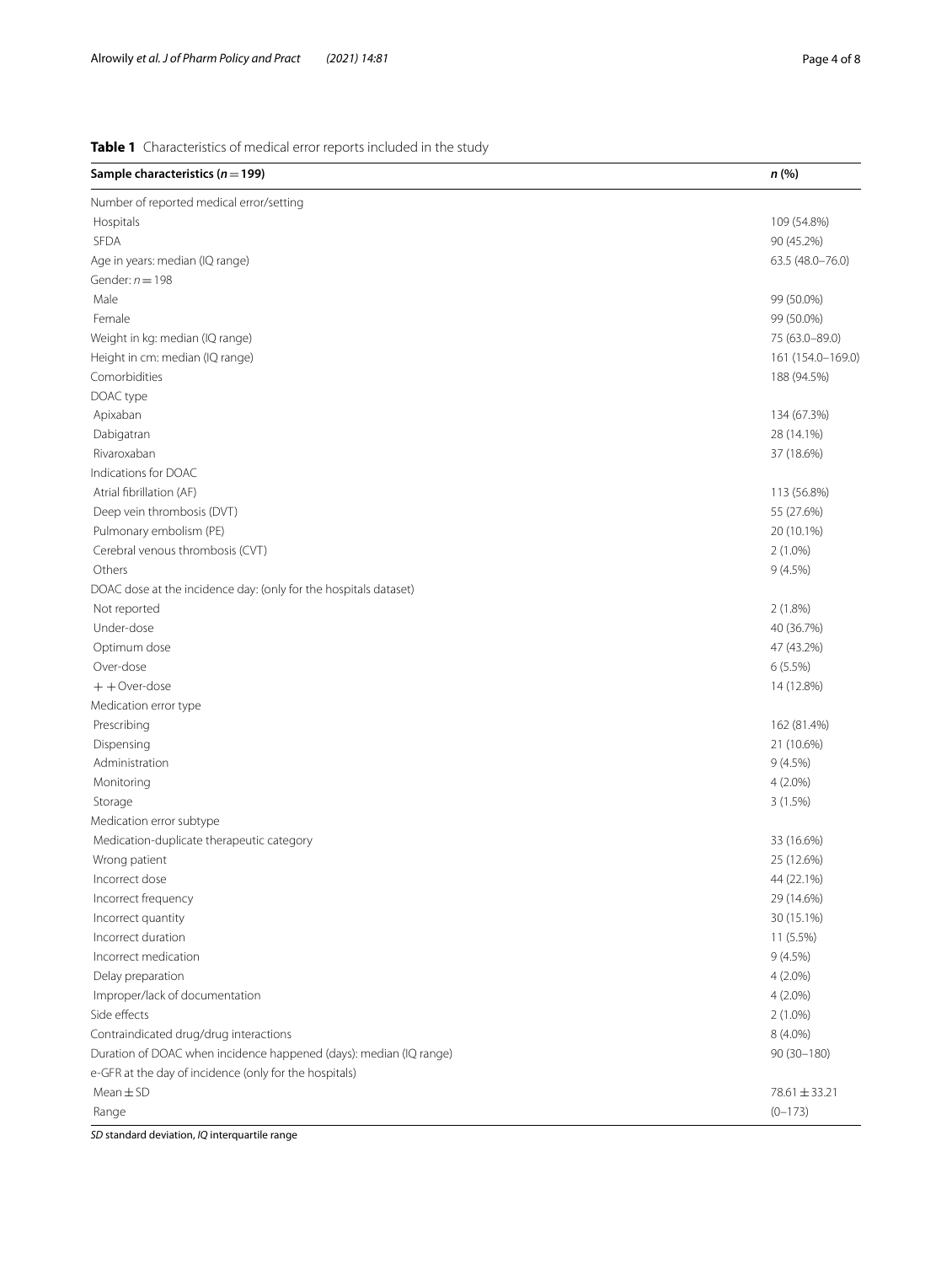<span id="page-4-0"></span>This study also showed that DOACs-associated medication errors were most often reported during the prescribing phase. Most of these errors were typical and included wrong dose, medication, frequency, and duration. These results are in line with prior studies that found most reported medication errors occur in the prescribing stage. Raccah et al. found that prescribing errors with DOACs occur in nearly a third of the patients with AF [[19\]](#page-7-13). Dreijer et al. observed that errors with anticoagulant therapy were most often seen during prescribing and administration phases [[20\]](#page-7-14). In our study, the least type of errors reported were administration error, e.g., apixaban 5.2% and rivaroxaban (5.4%, which usually occurs during the administration of drugs by nurses in hospitals or <span id="page-4-2"></span>by patients at home. In France, a prospective nationwide cohort study in primary care reported that 39% of the patients received at least one inappropriate DOAC pre-scription, mostly were inappropriate underdosing [\[21](#page-7-15)]. Another cross‐sectional study of oral anticoagulant use in patients with AF demonstrated underdosing in 13.1% of prescriptions, and unfortunately, 39.4% of their patients had not been prescribed an indicated DOACs [\[22](#page-7-16)].

This observational study is limited due to its retrospective design and the small number of variables available to undertake detailed evaluation of the nature and causes of errors. The sample size was limited despite including both national and local datasets suggesting the extent of under-reporting of medication errors. Furthermore, the consequences, including clinical, humanistic and







<span id="page-4-1"></span>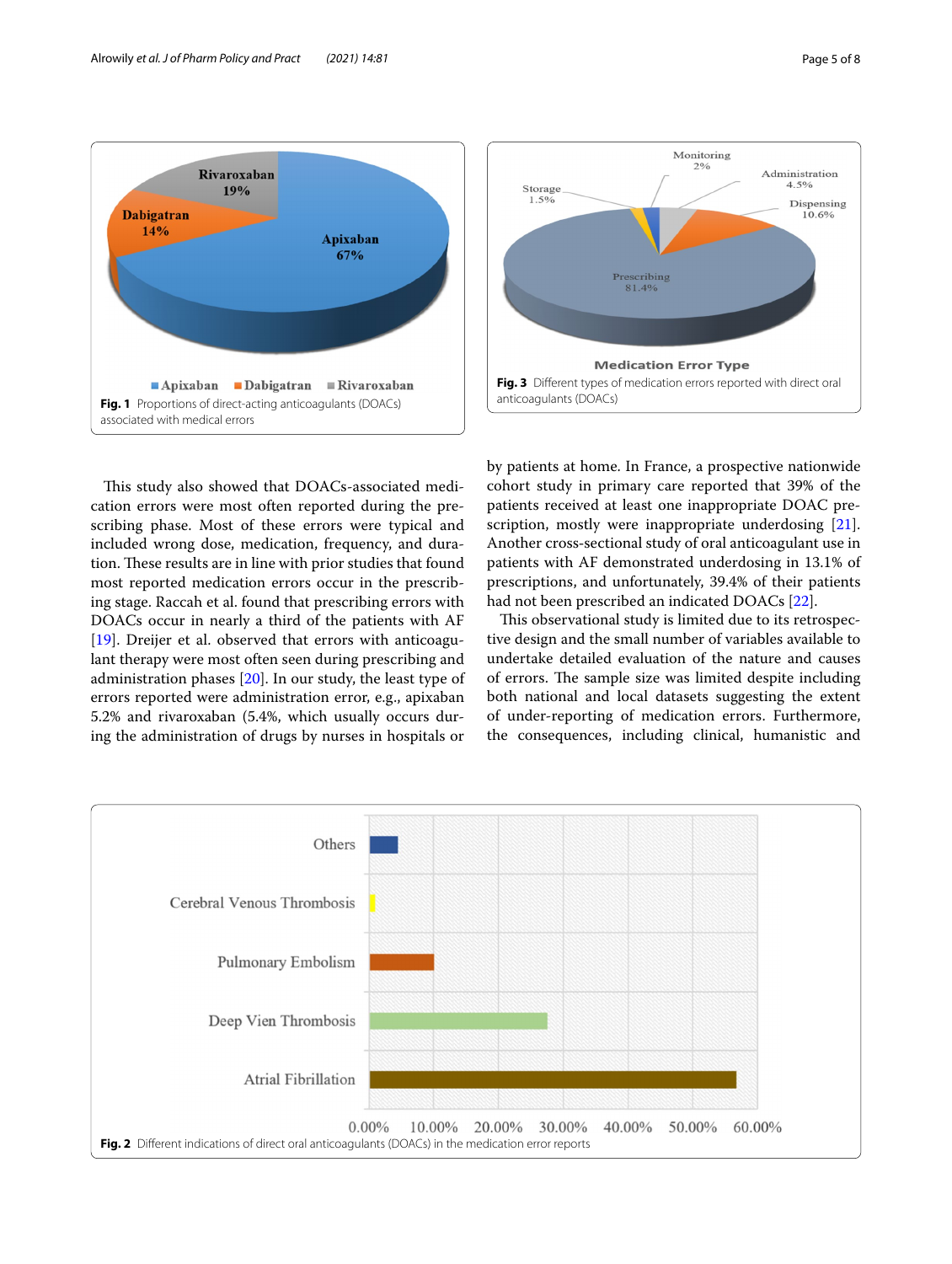

<span id="page-5-1"></span><span id="page-5-0"></span>**Table 2** Drug indication and the status of dose appropriateness of DOAC in the medical error reports

| <b>Drug indication</b> |                            | DOAC type              |                         |                          | Statistical test* | p     |
|------------------------|----------------------------|------------------------|-------------------------|--------------------------|-------------------|-------|
|                        |                            | Apixaban ( $n = 134$ ) | Dabigatran ( $n = 28$ ) | Rivaroxaban ( $n = 37$ ) |                   |       |
|                        | Atrial fibrillation        | 73 (54.5%)             | 13 (46.4%)              | 27 (73.0%)               |                   |       |
|                        | Deep vein thrombosis       | 34 (25.4%)             | 13 (46.4%)              | 8 (21.6%)                |                   |       |
|                        | Cerebral venous thrombosis | 2(1.5%)                | $0(0.0\%)$              | $0(0.0\%)$               | 12.883            | 0.115 |
|                        | Pulmonary embolism         | 17 (12.7%)             | $1(3.6\%)$              | $2(5.4\%)$               |                   |       |
|                        | Others                     | $8(6.0\%)$             | $1(3.6\%)$              | $0(0.0\%)$               |                   |       |

\* Monte Carlo exact test: non-signifcant (*p*>0.05)

cost-related outcomes of these errors, could not be estimated from the available data. Pharmacists and nurses are the main healthcare professionals reporting these prescribing errors in the institution, yet we do not have clear data on the reporting proportion.

## **Conclusion**

Further development and standardization of risk prevention measures is crucial to minimize the harm from medication errors with DOACs. Most of the reported DOACs-associated medication errors relate to prescribing stage, characteristically in the form of inappropriate dose, the inappropriate agent chosen,

frequency, and duration. It is important to reinforce the education of healthcare professionals on the safe and effective use of DOACs, and the importance of medication error reporting. Pharmacists can play an integral role in minimizing medication error incidents through the development of safe and effective pharmacotherapeutic plans at the initial assessment and prescribing phase. Safety issues can also be identified and addressed during medicines reviews, medicines reconciliation and patient counselling. Healthcare professionals' awareness and the need to have clear prescribing guidelines are imperative for safe DOACs prescribing.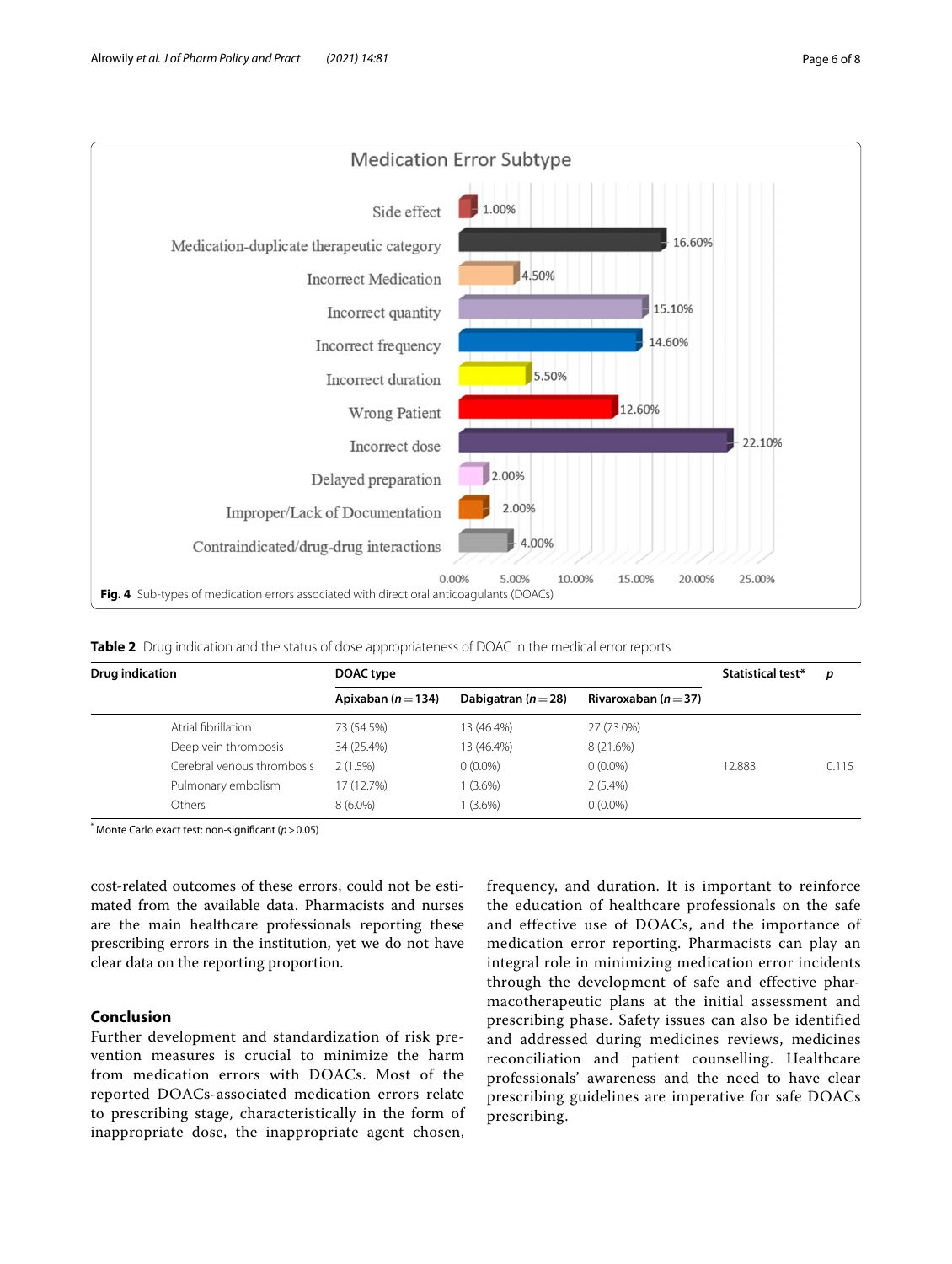<span id="page-6-0"></span>**Table 3** Phases and types of reported medication errors associated with direct oral anticoagulants (DOAC) in the medical error reports

| <b>Medication error type</b>              | DOAC type              |                         |                          | <b>Statistical test</b> | p        |
|-------------------------------------------|------------------------|-------------------------|--------------------------|-------------------------|----------|
|                                           | Apixaban ( $n = 134$ ) | Dabigatran ( $n = 28$ ) | Rivaroxaban ( $n = 37$ ) |                         |          |
| Prescribing ( $n = 162, 81.4\%$ )         |                        |                         |                          |                         |          |
| Medication-duplicate therapeutic category | 26 (19.4%)a            | $1(3.6\%)b$             | $0(0.0\%)$ b             |                         |          |
| Incorrect dose                            | 17 (12.7%)a            | 5 (17.8%)a              | 11 (29.7%)a              |                         |          |
| Wrong patient                             | 9(6.7%)a               | 3 (10.6%)a, b           | 8 (21.6%)b               |                         |          |
| Incorrect frequency                       | 23 (17.2%)a            | 2(7.2%)a                | $3(8.1\%)a$              |                         |          |
| Incorrect quantity                        | 11 (8.3%)a             | 9 (32.1%)b              | 9 (24.3%)b               | 46.262                  | $0.001*$ |
| Contraindicated/drug-drug interactions    | 6 (4.4%)a              | 1(3.6%)a                | $0(0.0\%)a$              |                         |          |
| Incorrect duration                        | 5(3.8%)a               | 4 (14.3%)a              | 1(2.7%)a                 |                         |          |
| Incorrect medication                      | 2(1.4%)a               | 2(7.2%)a                | $0(0.0\%)$ a             |                         |          |
| Improper/lack of documentation            | 3 (2.2%)a              | $0(0.0\%)a$             | $0(0.0\%)a$              |                         |          |
| Side effect                               | 1(0.7%)a               | $0(0.0\%)a$             | $0(0.0\%)a$              |                         |          |
| Total per DOAC type                       | 103 (76.8%)            | 27 (96.4%)              | 32 (86.5%)               |                         |          |
| Dispensing ( $n = 21, 10.6\%$ )           |                        |                         |                          |                         |          |
| Medication-duplicate therapeutic category | 1(0.7%)                | $0(0.0\%)$              | $0(0.0\%)$               |                         |          |
| Incorrect dose                            | 5(3.8%)                | $0(0.0\%)$              | $0(0.0\%)$               |                         |          |
| Wrong patient                             | 5(3.8%)                | $0(0.0\%)$              | $0(0.0\%)$               |                         |          |
| Incorrect quantity                        | 1(0.7%)                | $0(0.0\%)$              | $0(0.0\%)$               | 21.000                  | 0.140    |
| Contraindicated/drug-drug interactions    | $0(0.0\%)$             | $1(3.6\%)$              | $0(0.0\%)$               |                         |          |
| Incorrect medication                      | 5(3.8%)                | $0(0.0\%)$              | $0(0.0\%)$               |                         |          |
| Delay preparation                         | $3(2.2\%)$             | $0(0.0\%)$              | $0(0.0\%)$               |                         |          |
| Total per DOAC type                       | 20 (15.0%)             | $1(3.6\%)$              | $0(0.0\%)$               |                         |          |
| Administration ( $n = 9, 4.5\%$ )         |                        |                         |                          |                         |          |
| Medication-duplicate therapeutic category | 5(3.8%)                | $0(0.0\%)$              | $0(0.0\%)$               |                         |          |
| Incorrect dose                            | $1(0.7\%)$             | $0(0.0\%)$              | 1(2.7%)                  |                         |          |
| Incorrect duration                        | $0(0.0\%)$             | $0(0.0\%)$              | 1(2.7%)                  | 6.107                   | 0.168    |
| Side effect                               | 1(0.7%)                | $0(0.0\%)$              | $0(0.0\%)$               |                         |          |
| Total per DOAC type                       | 7(5.2%)                | $0(0.0\%)$              | $2(5.4\%)$               |                         |          |
| Monitoring                                |                        |                         |                          |                         |          |
| Incorrect dosage form                     | $1(0.7\%)$             | $0(0.0\%)$              | $2(5.4\%)$               |                         |          |
| Incorrect frequency                       | $0(0.0\%)$             | $0(0.0\%)$              | 1(2.7%)                  | 4.00                    | 0.504    |
| Total per DOAC type                       | $1(0.7\%)$             | $0(0.0\%)$              | $3(8.1\%)$               |                         |          |
| Storage ( $n = 3, 1.5\%)$                 |                        |                         |                          |                         |          |
| Incorrect dose                            | 1(0.7%)                | $0(0.0\%)$              | $0(0.0\%)$               |                         |          |
| Delayed preparation                       | 1(0.7%)                | $0(0.0\%)$              | $0(0.0\%)$               |                         |          |
| Improper/lack of documentation            | 1(0.7%)                | $0(0.0\%)$              | $0(0.0\%)$               |                         |          |
| Total per DOAC type                       | 3(2.3%)                | $0(0.0\%)$              | $0(0.0\%)$               |                         |          |

\* Monte Carlo exact test: all phases were valid for conducting the analysis except for the storage phase because the dataset in the other phases was available for only one drug

Post hoc pairwise comparison using z-test was submitted: each subscript letter (a, b) denotes a subset of DOAC type categories whose column proportions differ signifcantly from each other on basis of medication error subtype with adjusted *p* value (<0.167)

#### **Abbreviations**

#### **Authors' contributions**

UK: United Kingdom; DOACs: Direct oral anticoagulants; NOACs: Non-vitamin k antagonist oral anticoagulants; VTE: Venous thromboembolism; PE: Pulmonary embolism; DVT: Deep vein thrombosis; NVAF: Non-valvular atrial fbrillation.

#### **Acknowledgements**

None.

This study relates to AA's PhD research. VP, ZJ supervised AA for his PhD. All authors co-designed the study. Search was performed by AA and verifed by NO and MHA. The data analysis and interpretation was conducted by AA and reviewed by VP, ZJ and MA. The frst manuscript draft was written by AA. All authors read and approved the fnal manuscript.